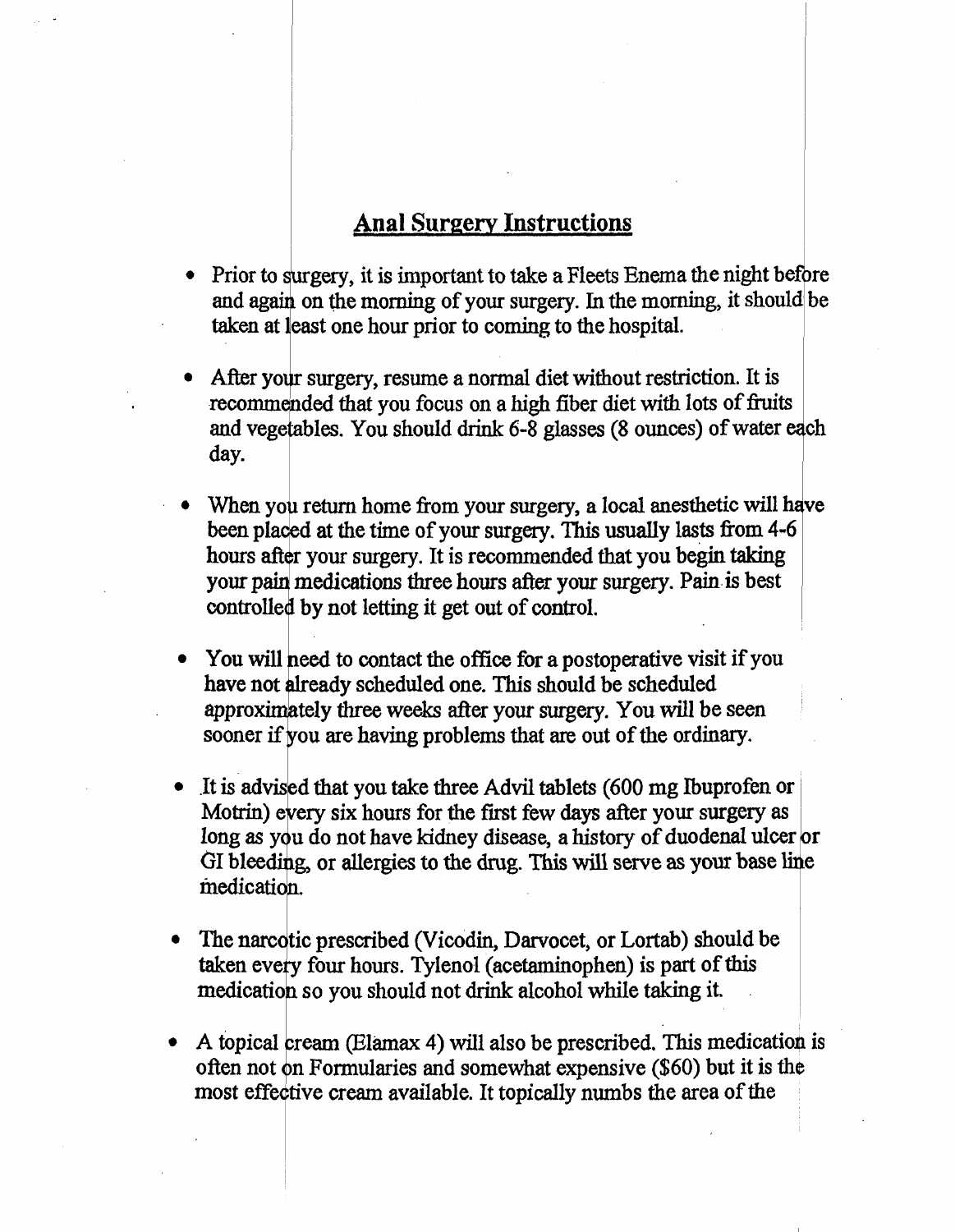Postop Anal Instructions Page 2

> surgery and should be applied every two hours as needed. It is advised *that* you apply it 30 minutes in advance of an anticipated bowel movement.

- Often the  $4<sup>th</sup>$  postoperative day from surgery is the hardest day in terms of pain. After that things tend'to improve.
- If you become constipated, take two table spoons of Milk of Magnesia twice a day. If that fails to relieve the problem then try Fleets tablets (2) by mouth. Often the key is try to be as relaxed as possible since it is an unrealistic fear of the first bowel movement that gets in the way.
- Sitz Baths are very helpful in both cleaning the area and improving comfort. Portable Sitz Baths can be purchased for use *on the toilet.*  **The alternative is a nice warm bath which works very well.**
- **Avoid heavy lifting (more than** *5-10* **ibs) postoperatively.**
- **Walking on a regular basis is advised but heavy exercise is comfort related and should be deferred at least 7-10 days.**
- **Take Metamucil or Citrocelle twice a day to promote normal bowel motility unless you have previously found you cannot tolerate these fiber products.**
- **Small amounts of bleeding is normal after anal surgery and will • resolve in 10-14 days in most instances. You should notify your physician if you notice large amounts of bleeding or clots.**
- **Avoid aspirin products for the first 10 days after surgery.**
- **Sutures are often used to close the incisions. They will absorb or pass spontaneously. Sometimes they can be felt but you should not worry about them. They will not need to be removed.**
- **Call if you are having any problems or questions not covered here or in the other literature provided.**